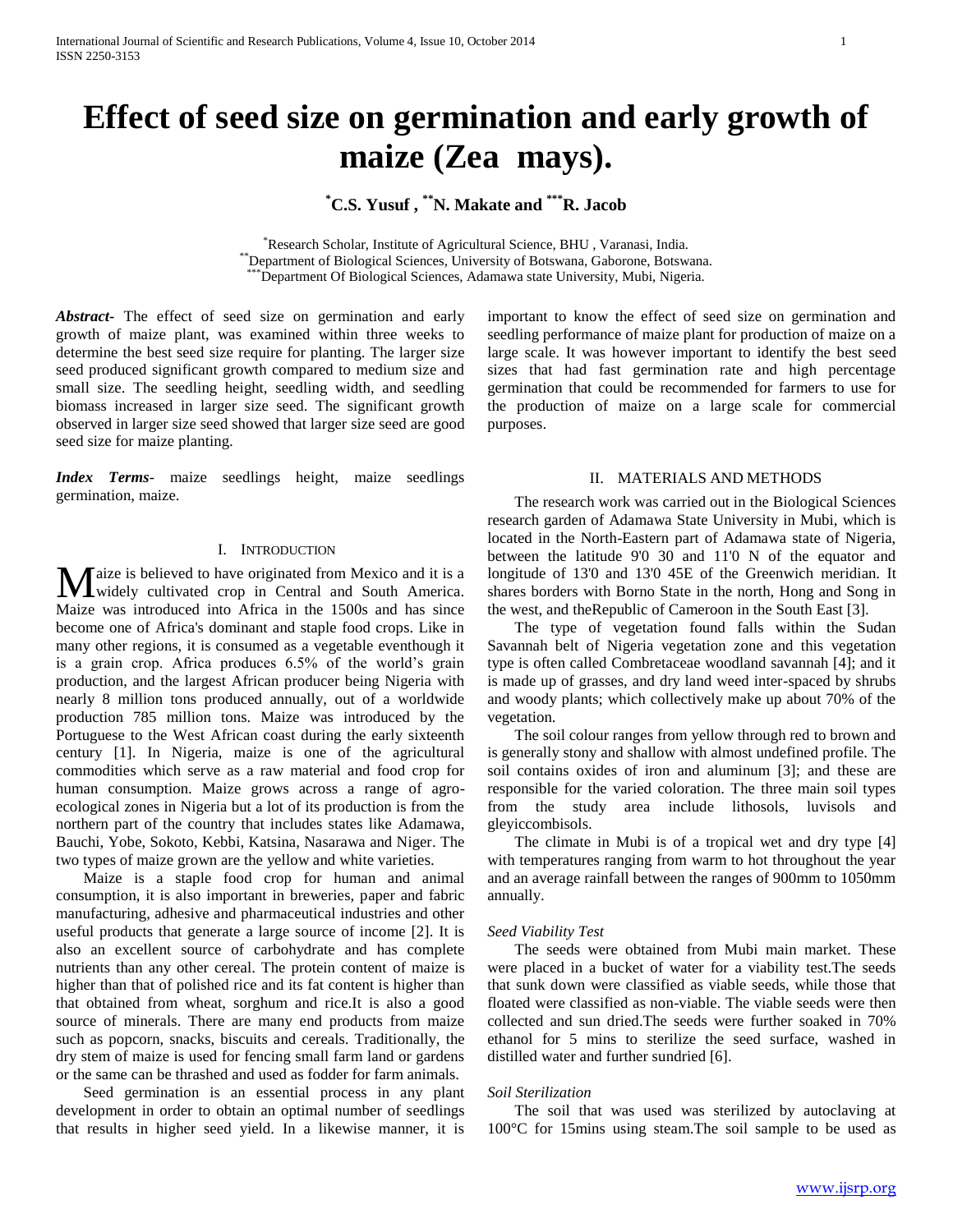rooting medium was in the ratio 1:2:1 (sand: loam: manure) and these were all mixed together.

## *Seed planting*

Perforated planting pots were filled with  $\frac{3}{4}$  of the soil mixture, soaked with water and left for 2 days. Three seeds were planted in each pot to a depth of 1.5cm and left to germinate. The planting pots consisted of six replicates and the seedlings were separated into three different sizes for the two varieties as; sy, my and ly for yellow maize, and sw, mw and lw for white maize.A total of 108 seeds were planted for both varieties and these were watered twice a week and kept in the greenhouse under stable conditions.

## *Data Collection*

 Recording of data was carried out immediately after the first week of germination for three weeks and this was mainly by looking at the morphological parameters that included;seedlings height, seedlings width, seedlings leaf count, seedlings biomass and seed germination percentage. The data was analyzed using the analysis of variance (ANOVA).

## III. RESULTS

*Germination percentage* 

## **Table 1: Germination percentage for the yellow and white maize varieties**

| Treatment              | Total no. of<br>seeds<br>planted | Total no. of<br>germinated<br>seedlings | Percentage of<br>germinated<br>seeds |
|------------------------|----------------------------------|-----------------------------------------|--------------------------------------|
| size<br>Large<br>seeds | 18                               | 18                                      | 100                                  |
| Medium size<br>seeds   | 18                               | 18                                      | 100                                  |
| size<br>Small<br>seeds | 18                               | 18                                      | 90                                   |

 Percentage germination of the seeds for both varieties indicated that seed size did not have any effect on the percentage of seeds that germinated.(F=1.000 at 5% probability level).

#### • *Seedlings height*

#### **Table 2a: Seedlings height in Yellow maize**

| Treatment |      | 1 st<br>week | $\gamma$ nd<br>week | week |
|-----------|------|--------------|---------------------|------|
| Large     | size | 23.7         | 28.0                | 35.0 |
| seeds     |      |              |                     |      |
| Medium    | size | 18.8         | 25.6                | 32.9 |
| seeds     |      |              |                     |      |
| Small     | size | 17.9         | 22.0                | 29.1 |
| seeds     |      |              |                     |      |

 There was a significant difference between the heights of the treatments during the 3 weeks of growth. (f=12.159, at 1% probability level).

## **Table 2b: Seedlings height in White maize**

| Treatment |      | 1 St<br>week | $\gamma$ nd<br>week | $3^{\text{rd}}$<br>week |
|-----------|------|--------------|---------------------|-------------------------|
| Large     | size | 25.0         | 30.0                | 36.0                    |
| seeds     |      |              |                     |                         |
| Medium    | size | 19.5         | 26.2                | 32.9                    |
| seeds     |      |              |                     |                         |
| Small     | size | 17.8         | 24.9                | 29.7                    |
| seeds     |      |              |                     |                         |

 There was a significant difference that occurred between the treatments during the three weeks of growth. (f=10.593, at 5% probability level).

• *Seedling width*

## **Table 3: Seedling width (cm) of Yellow maize for three weeks**

| Treatment |      | 1 St<br>week | $\gamma$ nd<br>week | $2^{\text{rd}}$<br>week |
|-----------|------|--------------|---------------------|-------------------------|
| Large     | size | 0.55         | 0.95                | 1.10                    |
| seeds     |      |              |                     |                         |
| Medium    | size | 0.50         | 0.70                | 0.85                    |
| seeds     |      |              |                     |                         |
| Small     | size | 0.40         | 0.55                | 0.70                    |
| seeds     |      |              |                     |                         |

 The result obtained indicated that a significant difference occurred between the treatments. (f=6.165, at 5% probability level).

#### **Table 4: Seedling width (cm) of White Maize for three weeks**

| Treatment       |      | st<br>week | 2 <sup>nd</sup><br>week | $3^{rd}$<br>week |  |
|-----------------|------|------------|-------------------------|------------------|--|
| Large<br>seeds  | size | 0.55       | 1.00                    | 1.20             |  |
| Medium<br>seeds | size | 0.50       | 0.80                    | 0.90             |  |
| Small<br>seeds  | size | 0.45       | 0.70                    | 0.75             |  |

The results show that larger seed sizes have the best seedling width. (f=6.266, at 5% probability level).

• *Root weight*

## **Table 5: Root Biomass (g) of Yellow and White maize**

| Treatment         | Yellow weight | White weight |
|-------------------|---------------|--------------|
| Large size seeds  | 3.165g        | 3.160g       |
| Medium size seeds | 2.239g        | 2.125g       |
| Small size seeds  | 1.650g        | 1.750g       |

 The results show that there was a corresponding increase observed in the biomass of large size seeds in both the yellow and the white maize; which indicated that seed size has an effect on root biomass.